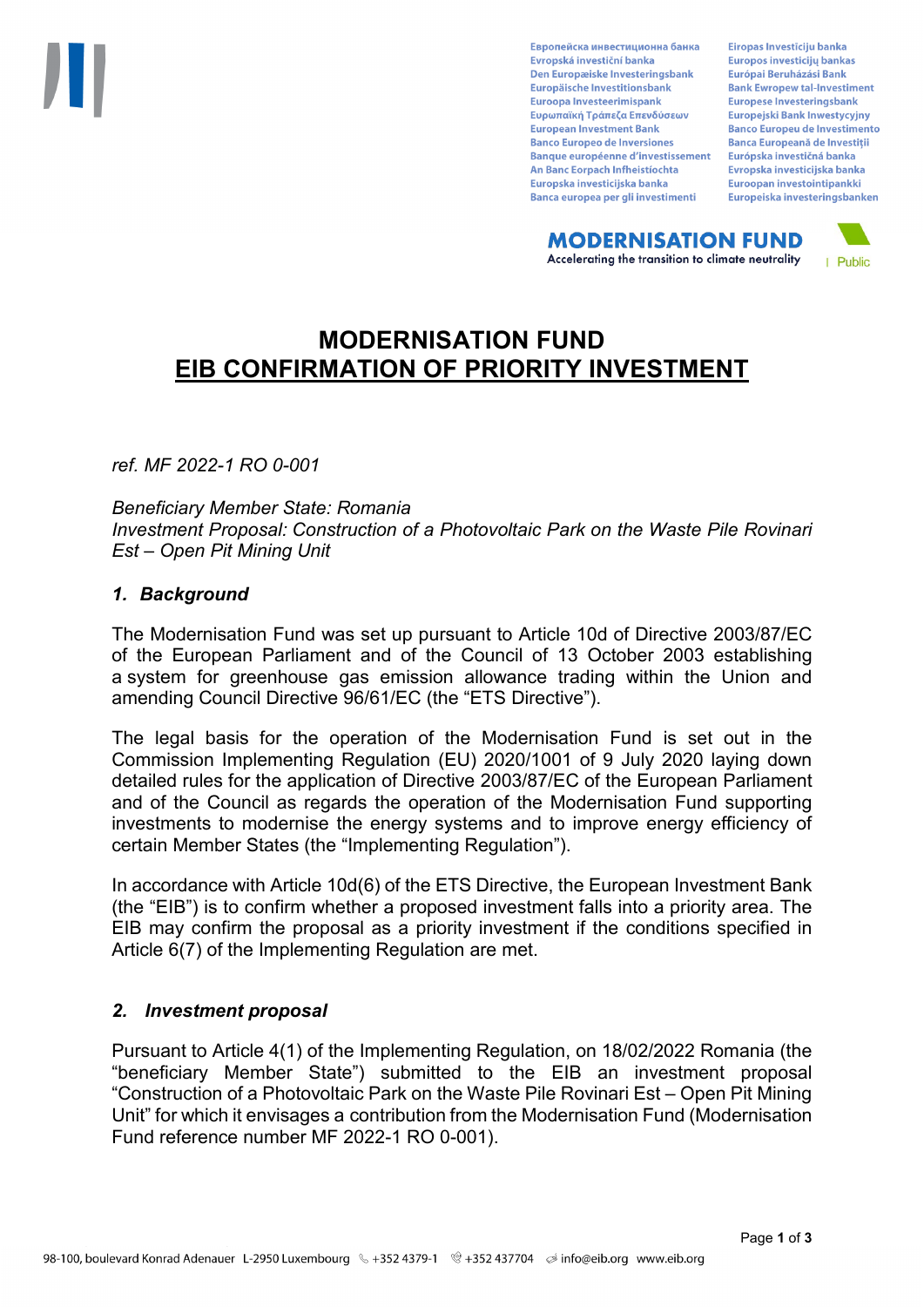

The investment proposal concerns a project relating to the construction of a photovoltaic power plant.

The beneficiary Member State has requested funding of EUR 72 863 317 for a disbursement under the proposed project.

The main objective of the investment is to support the development of new capacities of renewable energy sources that contribute to the decarbonisation of the power system.

The project is part of the measures set out in the National Energy and Climate Plan (NECP) for Romania in relation with the adequacy of the energy system in the context of the development and decarbonisation plan of the Oltenia Energy Complex.

### *3. Compliance with the conditions for priority investment*

- a) The beneficiary Member State has demonstrated that the investment complies with the requirements laid down in Article 10d(1) of the ETS Directive as it supports the modernisation of the energy system and it is in line with the objectives and measures set out in its NECP.
- b) According to the information provided by the beneficiary Member State and pursuant to Article 10d(2) Directive 2003/87/EC, the investment is considered as a priority investment as it falls under the priority area "generation of electricity from renewable sources".
- c) The beneficiary Member State has sufficient funds available for the requested disbursement according to the statement of the available funds referred to in Article 5(1) of the Implementing Regulation and after deduction of any amounts to be disbursed for investments already confirmed in accordance with Article 6(9) of the Implementing Regulation.
- d) The beneficiary Member State has provided evidence that the measures under the investment proposal have obtained State aid clearance in accordance with the Commission Decision C(2022) 553, ref. State aid SA.59974.
- e) The beneficiary Member State has confirmed in writing that the investment complies with any other applicable requirements of Union and national law.
- f) According to the information provided by the beneficiary Member State, the amounts requested from the Modernisation Fund are not intended to cover the same costs of the investment as those financed by another Union or national instrument.

## *4. Conclusions*

The EIB has assessed the investment proposal based on the information submitted by the beneficiary Member State in accordance with Article 4 and Annex 1 of the